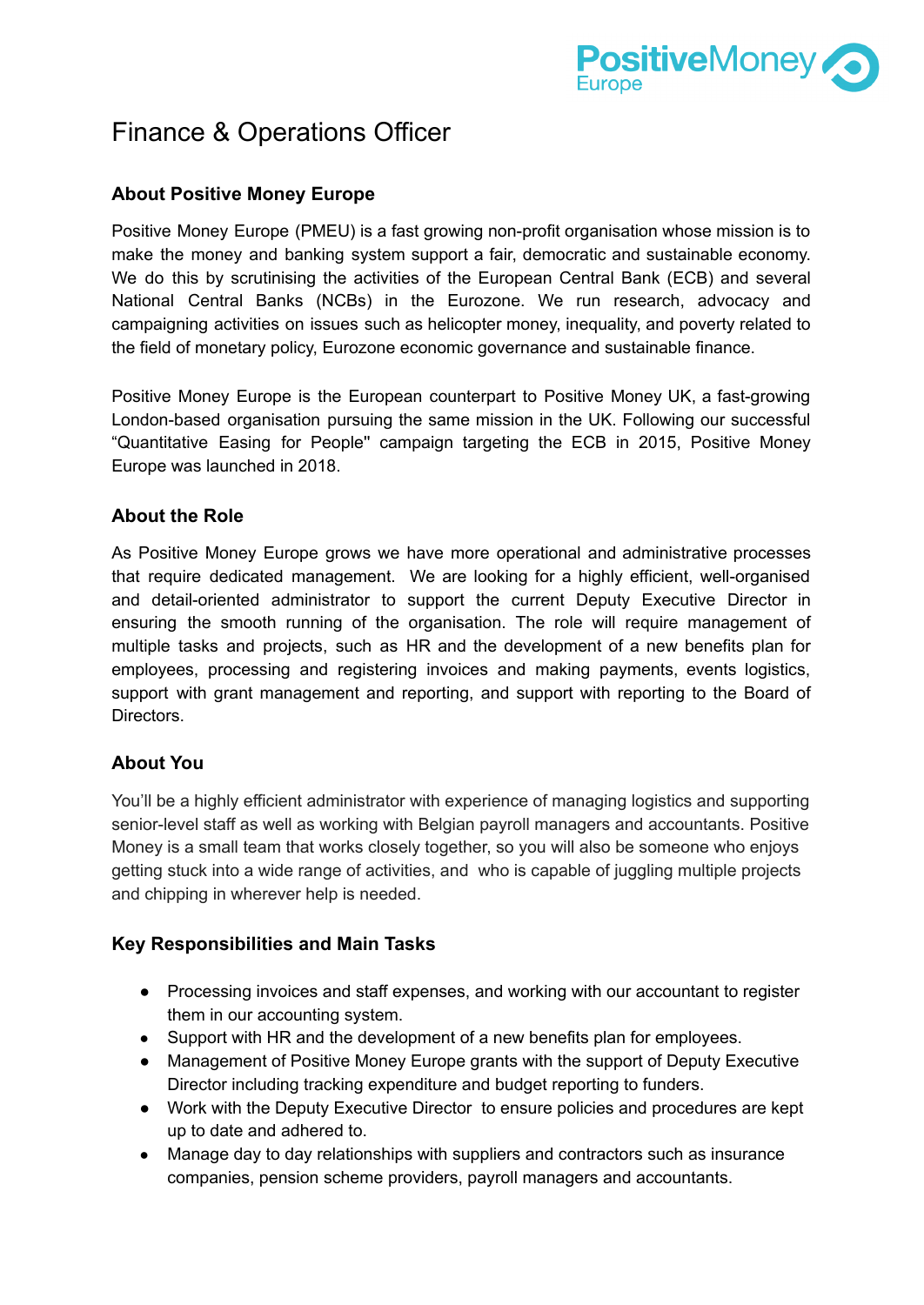

- Act as secretariat for the non-executive board and the senior staff team, including by scheduling board meetings, ensuring agendas and minutes are written up, and filing documents.
- Organising all staff travel and accommodation.
- Supporting senior staff members in organising staff trainings and team buildings.
- Office management including mails, IT equipment and other materials.
- Management of info mailbox
- Administrative support for recruitment campaigns when needed.
- End-to-end event logistics; identifying and securing venues; securing and managing event suppliers.
- Managing and organising events, including, conferences, roundtables, festival stalls and supporter meetings.
- Help set up a donor database and manage it including by cancelling donations, tracking new and increased donations, updating details, dealing with direct debit, Paypal changes upon donor requests, and emailing donors where necessary.

## **Essential Experience and Skills**

- Excellent verbal and written communications skills in English and one of the official languages of Belgium (Dutch/French)
- Experience as a Team Administrator, Personal Assistant, Executive Assistant, or equivalent
- Strong administration skills
- Experience of organising events
- Experience of working with Belgian accountants and payroll managers
- Ability to liaise with various stakeholders (administrative contractors, funders etc)
- Excellent time and priority management and ability to work tight and conflicting deadlines
- Proven ability to set up, develop and maintain effective systems
- Excellent organisational skills, a systematic approach and good attention to detail
- Familiarity with IT systems including contact databases, electronic files, google drive, mail merge software; confidence to become proficient with new IT systems
- Plenty of initiative, flexible and adaptable
- Supportive of the aims of Positive Money Europe
- A commitment to Positive Money's mission, and values and [principles](http://www.positivemoney.eu/wp-content/uploads/2021/11/Values-Principles-Positive-Money-EU.pdf)

# **Terms and Conditions**

**Contract:** Part-time permanent employment contract (CDI) **Reporting to:** Deputy Executive Director **Hours:** (30,4 hours) 4 days a week The post holder might be expected to work an occasional evening for which they will receive time off in lieu **Remuneration**: €25 800 - €36 100 annual gross depending on level of experience **Location:** Brussels **Start date:** April / May 2022